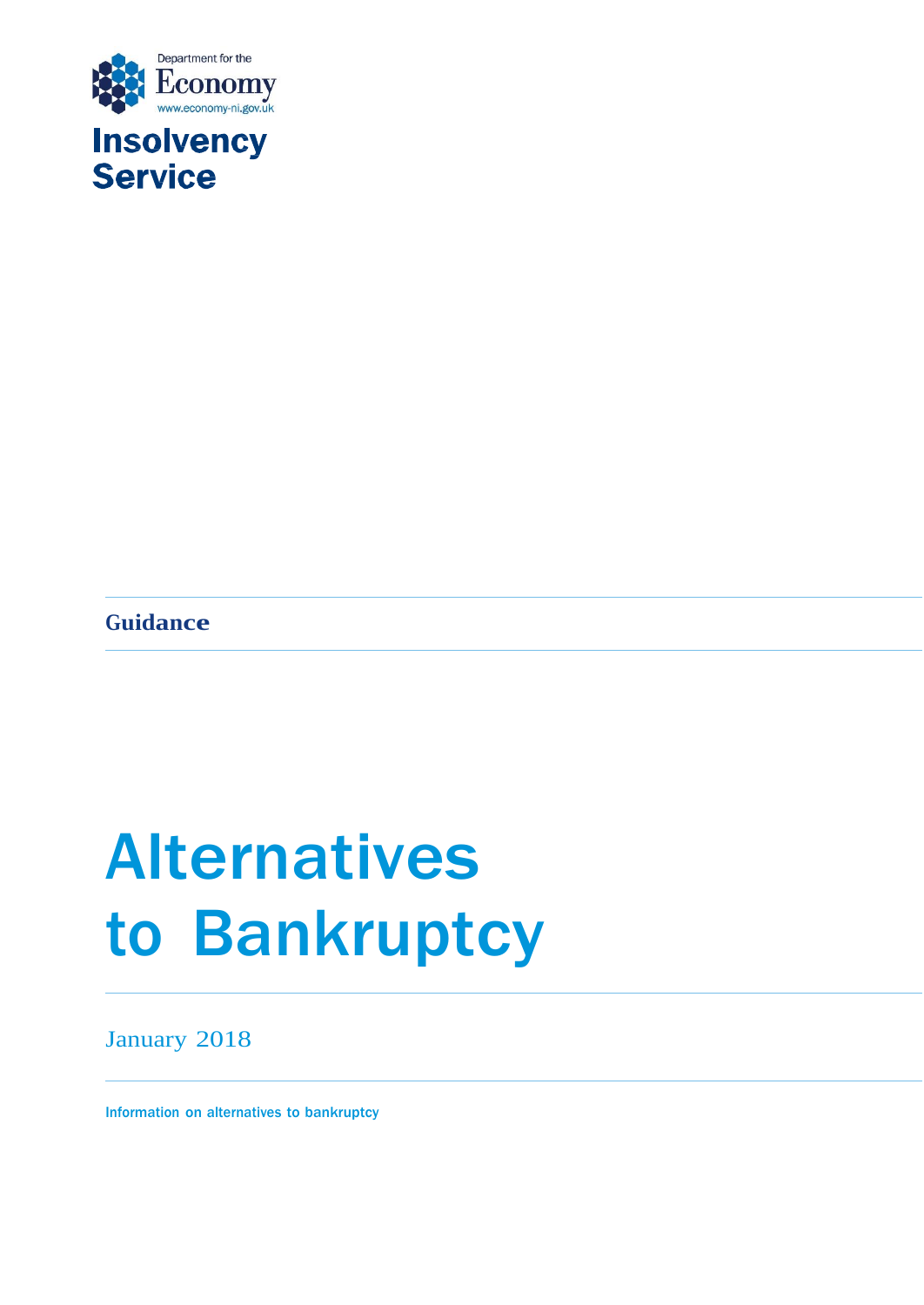Crown Copyright

January 2018

Insolvency Service Department for the Economy Fermanagh House Ormeau Avenue Belfast BT2 8NJ

E: [insolvency@economy-ni.gov.uk](mailto:insolvency@economy-ni.gov.uk) T: (028) 9054 8531 F: (028) 9054 8555 Textphone: (028) 9052 9304 [www.economy](http://www.economy-ni.gov.uk/topics/insolvency-service)[ni.gov.uk/topics/insolvency-service](http://www.economy-ni.gov.uk/topics/insolvency-service) This document is also available in an accessible format if required i.e. Braille, large print, audio cassette or in a minority ethnic language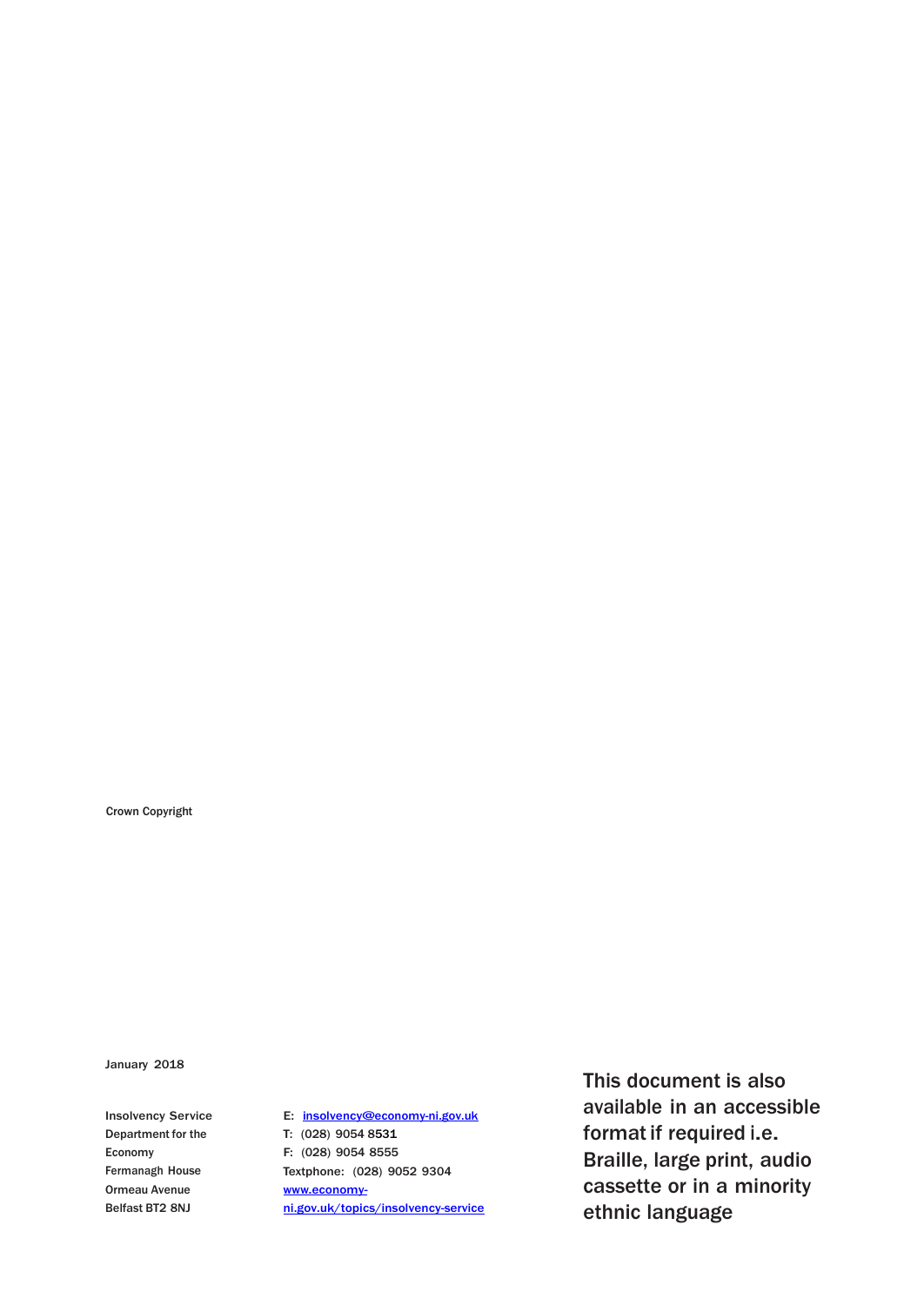# Contents

Introduction Page 5

What are the alternatives to bankruptcy? Page 6

Informal arrangements? Page 6

Administration Orders Page 7

Individual Voluntary Arrangements (IVAs) Page 8

Debt Relief Orders (DROs) Page 11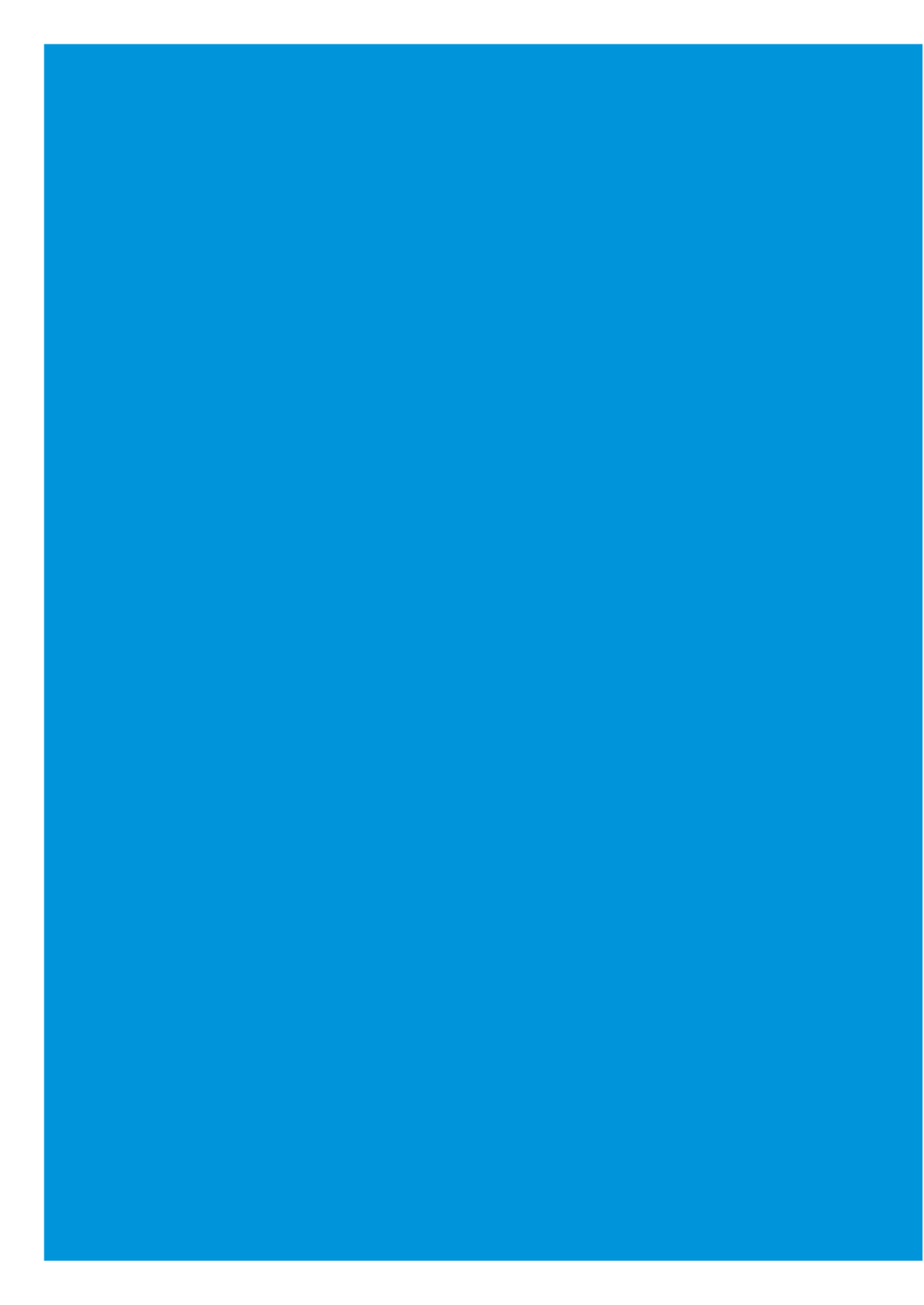### Introduction

Bankruptcy is a serious matter. If you are made bankrupt you will have to give up, with limited exceptions, any possessions of value and your interest in your home (the part of its value that you own). Bankruptcy will also impose certain restrictions on you and will almost certainly involve the closure of any business you run and dismissal of your employees - though you can start to trade again, subject to restrictions. For more information, see our leaflet 'A guide to bankruptcy'.

#### You do not have to become bankrupt just because you are in debt.

This leaflet tells you about alternatives to bankruptcy. If you have money troubles and can't pay your creditors (the people you owe money to), it may be better for you and your creditors to use one of these alternatives instead of you becoming bankrupt.

The Northern Ireland Business Website has an online diagnostic tool which may help you with deciding the best approach for dealing with your debts. Although the tool is primarily aimed at those who are self employed it can be used by anyone.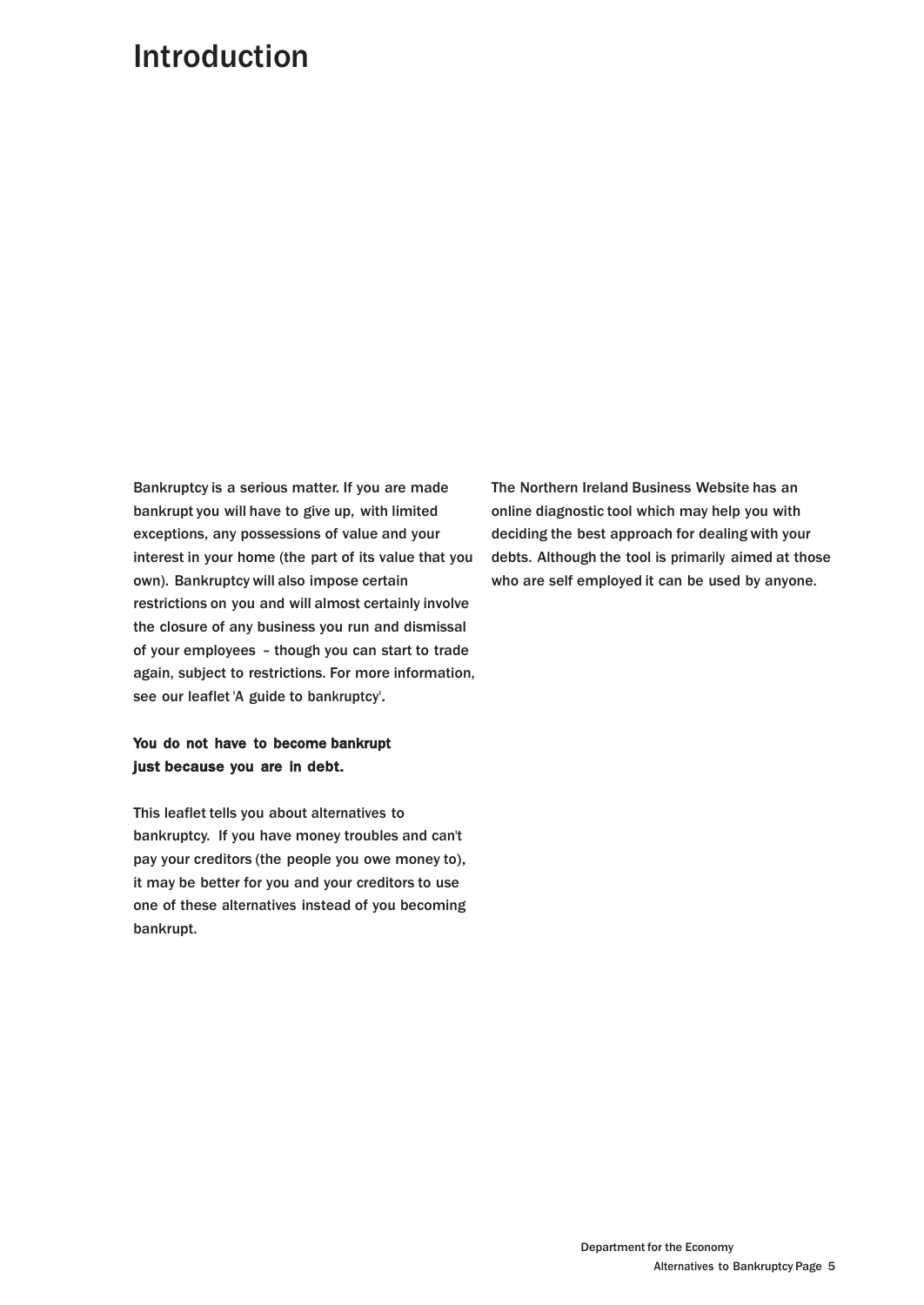## What are the alternatives to bankruptcy?

#### INFORMAL ARRANGEMENTS, also known as 'family arrangements' or a 'debt management plan/agreement'

If you know that you cannot pay all your debts when they are due, you could consider writing to each of your creditors to see if you can reach a compromise. Include a timetable of when you will repay them. The disadvantage with an informal arrangement is that it is not legally binding so your creditors could still ask you to pay in full at some later date. Your local Citizens Advice Bureau can advise on and help you make this kind of arrangement. You can find details of your local bureau on the website

[https://citizensadvice.org.uk/about-us/how-we](https://citizensadvice.org.uk/about-us/how-we-provide-advice/advice/search-for-your-local-citizens-advice/)[provide-advice/advice/search-for-your-local](https://citizensadvice.org.uk/about-us/how-we-provide-advice/advice/search-for-your-local-citizens-advice/)[citizens-advice/](https://citizensadvice.org.uk/about-us/how-we-provide-advice/advice/search-for-your-local-citizens-advice/)

There are other organizations that can help you make an informal arrangement, but some will charge a fee, so always check whether they charge when you contact them.

Informal arrangements are suitable if:

- you have very little money to repay your debts; or
- you are having debt problems but are likely to be able to make the normal repayments again in a few months; or you cannot afford the full monthly repayments but can afford a smaller regular amount each month.

The first step in an informal arrangement is to work out how much you can afford to pay your creditors each month after you have paid essential living

costs. You should write to each creditor explaining the situation. Ask them to accept the lower payment until your situation improves and you can make the full repayments.

#### Advantages of an informal arrangement

- You, a Citizens Advice Bureau or other advice agency can set up an arrangement quickly and for free (always check first if they charge a fee).
- It offers an effective solution if your problem is short term.
- It offers an effective solution if your creditors are prepared to accept lower payments.

#### Disadvantages of an informal arrangement

- Your creditors don't have to accept your offer of reduced payments.
- If they do accept, they can change their minds at any time.
- They may accept it as a short-term measure only, unless they know from the outset that your situation is unlikely to change.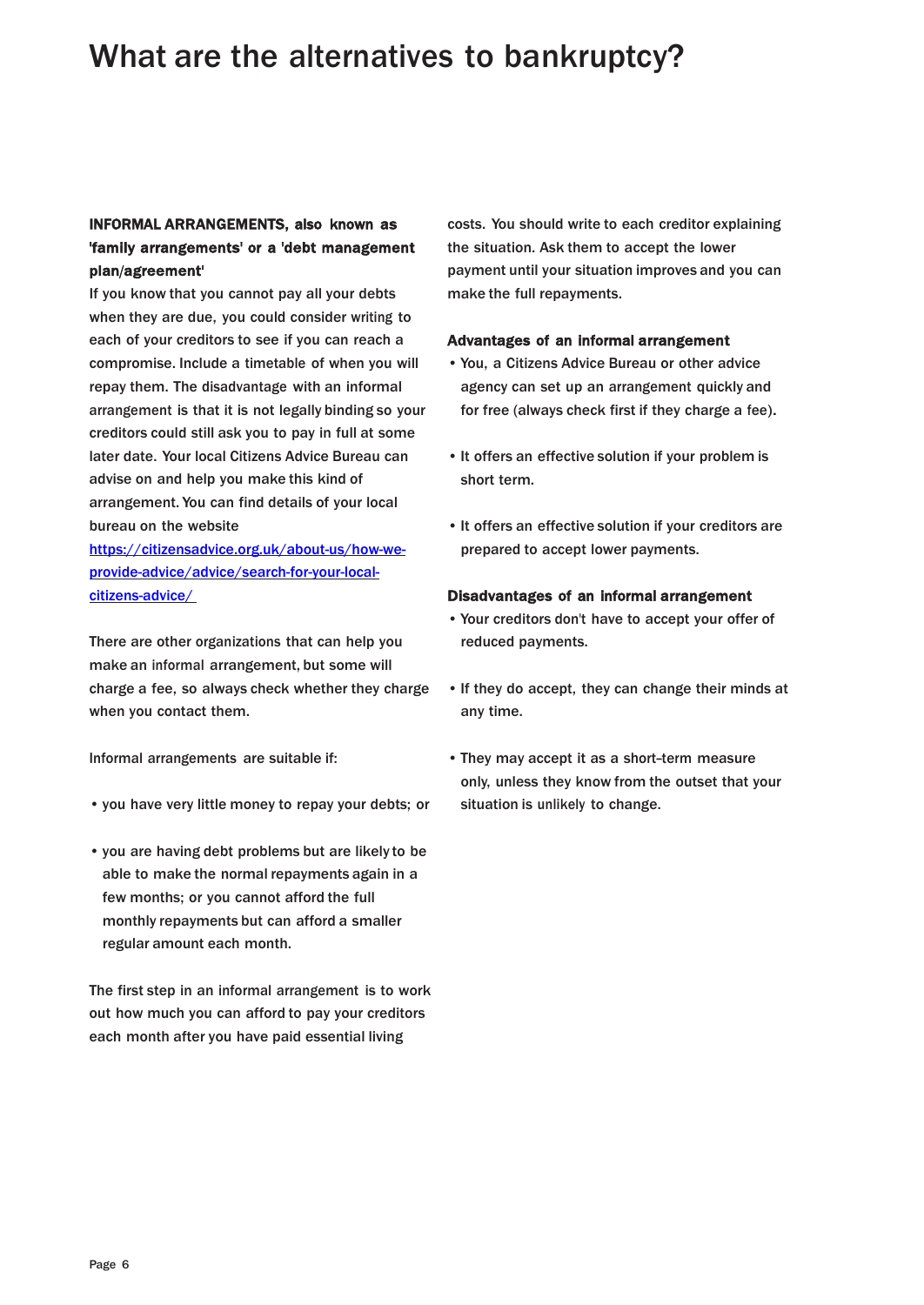#### ADMINISTRATION ORDERS

If one or more of your creditors has obtained a judgment against you, the Enforcement of Judgments Office (EJO) may make an administration order. Under this Order you will make regular payments to the EJO towards the total sum you owe your creditors.

Your total debts must not be more than £5,000 and you will need enough regular income to make weekly or monthly repayments. You do not have to pay a fee for an administration order but the EJO will take a small percentage towards its costs from the money you pay. If you do not pay regularly, the order could be cancelled and your creditors will be able to take action against you separately to get back what you owe them.

If your circumstances change and you cannot pay as ordered, you can apply to the EJO to change the order. The EJO will tell you what to do. Further information on administration order procedure can be obtained from: The Enforcement of Judgments Office, Bedford House, Bedford Street, Belfast

#### How does an administration order work?

The first step in an administration order is to apply to the Enforcement of Judgments Office. For information on how to do this, you can contact your local Citizens Advice Bureau. You will need to show that you cannot pay your debts and that you have a court judgment against you.

The EJO will make an order based on what you can afford. It will state how much you are to pay each month and how long the arrangement will last. The

order will either state that you must go on paying until your debts are cleared in full, or will ask you to repay only a percentage of your debt. The order may also state that the amount you repay each month must be reviewed from time to time.

You make monthly payments to the EJO and the EJO distributes the money to your creditors.

The EJO charges you for this service - the fee may be up to 10% of your total debt. The EJO takes a percentage of this fee every time it pays a share to the creditors.

#### Advantages of an administration order

- You only have to make one monthly payment to the EJO.
- The payment you make is based on what you can afford.
- Once the order is in place, your creditors cannot take any action against you without first asking the EJO.

#### Disadvantages of an administration order

- If you miss a payment, the arrangement may fail.
- You can apply for an order only if you owe less than £5,000 and have a court judgment against you.
- Having an administration order may make it difficult for you to get credit.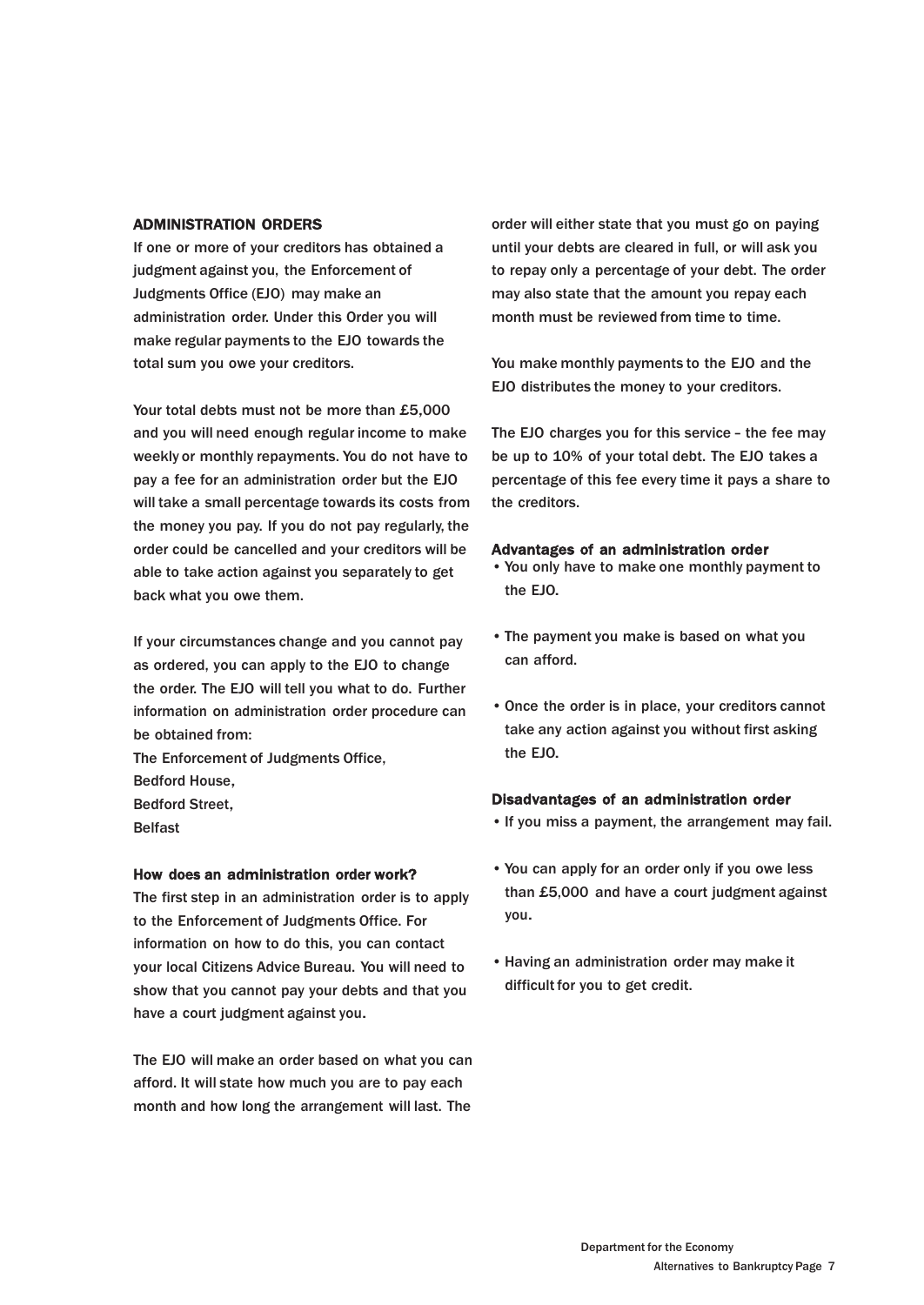#### INDIVIDUAL VOLUNTARY ARRANGEMENTS (IVAS)

An IVA is a formal version of the informal/family arrangement described above. It is generally appropriate for people who cannot make their monthly repayments in full but who do have some money to give their creditors each month. If your creditors agree to an IVA, some of your debt may be written off. An IVA is legally binding on you and your creditors, and if you break the terms of the IVA you could be made bankrupt.

An IVA begins with a formal proposal to your creditors to pay part or all of your debts. You will need the help of a licensed insolvency practitioner (IP) to draft the proposal.

#### How does it work?

First, you will need to find an IP who is prepared to act for you in relation to an IVA. You can access the names of IPs in your area on our website.

For an IVA you will have to give the insolvency practitioner (also known as your nominee) details of your current financial situation), including assets such as any share you may own in a property. Based on the information you give, the IP calculates your essential living expenses and deducts them from your income; the rest is your disposable income. Most IVAs involve you making monthly payments to the IP out of your disposable income. However, the arrangement may draw on other assets such as the value of any share you may have in a property. You and your IP draft a proposal for your creditors, which will set out how much you intend to pay into the IVA, and what if any, other assets are included in the funds you can draw on.

- If your creditors are pressing for payment or threatening legal action, your IP can help you apply to the Court for an "interim order". This prevents your creditors presenting or proceeding with a bankruptcy petition against you while the interim order is in force. It also prevents them taking other action against you during the same period without the Court's permission. However it is possible to put a proposal to creditors for an IVA without applying for an interim order.
- Once your proposal is drawn up, the IP will have to decide whether it has a reasonable chance of being approved and implemented. If it has, the IP will arrange a meeting of creditors to consider it, and will write to everyone registered as a creditor giving the date of the meeting and details of the proposals. All of your creditors are bound by an approved IVA, so it is important that you have accurate records of all your creditors' names and addresses so that they can be contacted. If a creditor is missed out (an unknown creditor) they are still bound by the arrangement. At the meeting, the creditors vote on whether to accept your proposals. If creditors holding more than 75% of your total debt vote in favour, your proposal is accepted. Once approved, the arrangement will bind all creditors, even those who did not receive notice of the meeting. However, once they become aware of the IVA, an unknown creditor may apply to the Court to challenge the approved IVA and the Court has the power to revoke (cancel) it.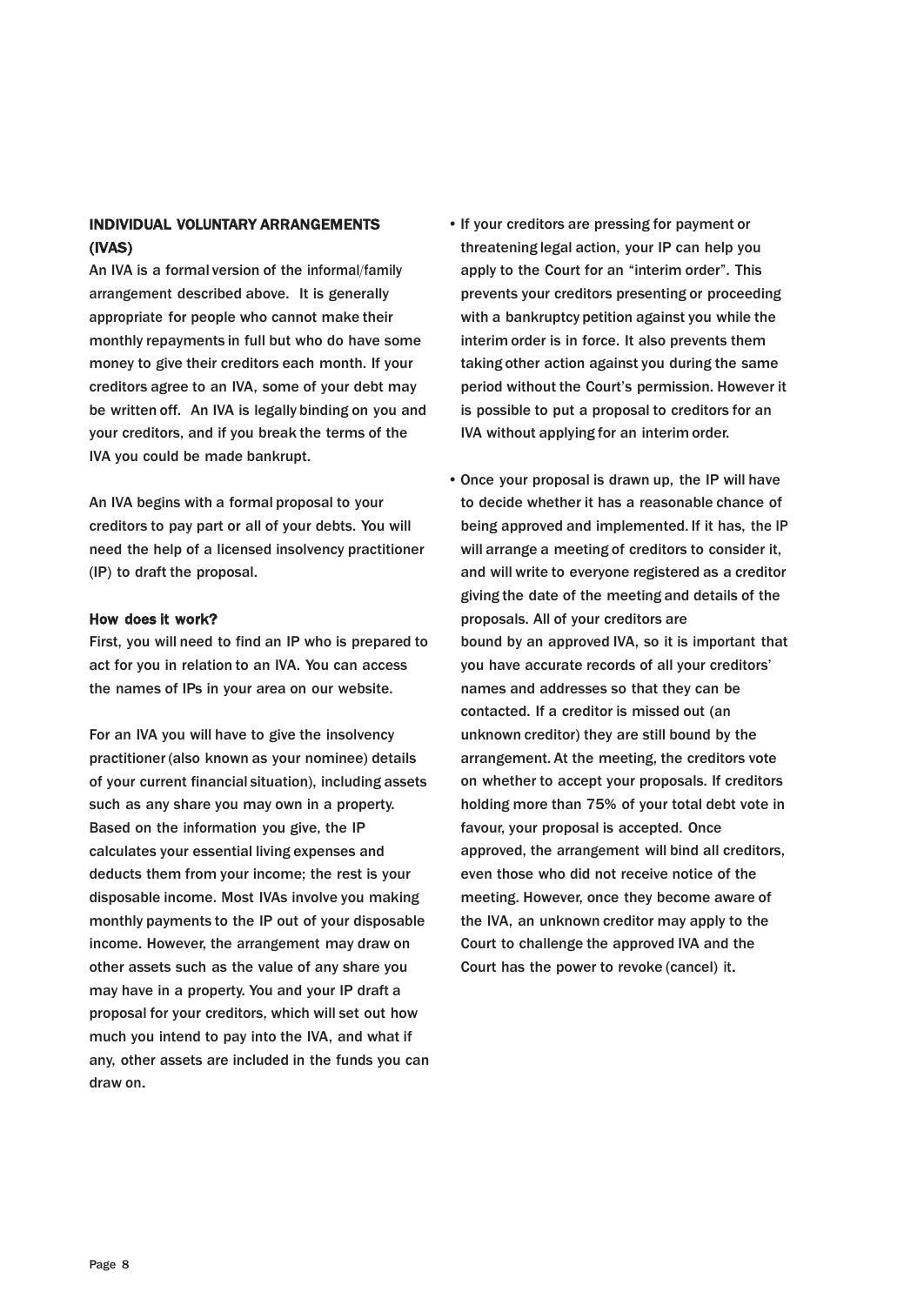The creditors' meeting should also approve the appointment of the IP as supervisor of the IVA. The IP then supervises the arrangement and pays the creditors in accordance with the accepted proposal.

#### What will an IVA cost?

You should ask several practitioners what they charge before you ask any of them to act for you. Most Insolvency Practitioners are accountants or solicitors and their fees are similar to those they would charge for other kinds of work. R3 requires an IP to give you a leaflet "Is a voluntary arrangement right for me?" You can also get this leaflet from the R3 website [http://www.r3.org.uk/.](http://www.r3.org.uk/)

#### When can you make an IVA?

It is usually better and cheaper for you to set up an IVA before you become bankrupt but you can propose one afterwards.

If you are bankrupt, you could also ask the Official Receiver to help you prepare a Fast Track Voluntary Arrangement (FTVA). FTVAs are only available once you are bankrupt.

A separate leaflet called "Fast-track voluntary arrangements"is available on our website – [www.economy-ni.gov.uk/topics/insolvency](http://www.economy-ni.gov.uk/topics/insolvency-service)**[service](http://www.economy-ni.gov.uk/topics/insolvency-service)** 

#### Are there any restrictions when you enter an IVA?

Generally speaking no, but the Court cannot make an interim order if you have applied for one in the previous 12 months. There is no maximum or minimum level of debt and no maximum or minimum level of repayments, except what is acceptable to your creditors. An IVA may particularly suit you if:

- you have friends or relatives prepared to help pay or contribute towards paying your debts;
- you have enough disposable income to be able to pay regular sums to creditors.

#### What are the advantages of an IVA compared to going bankrupt?

Generally an IVA gives you more say in how your assets are dealt with and how payments are made to your creditors. You may be able to persuade your creditors to allow you to keep certain assets (such as your home), as long as you act responsibly and flexibly to reach agreement with them.

You also avoid the restrictions that apply to a bankrupt (for details of these, see our leaflet "A guide to bankruptcy").

Because you will not have to pay some of the fees and expenses which are charged in a bankruptcy, the overall costs are likely to be less.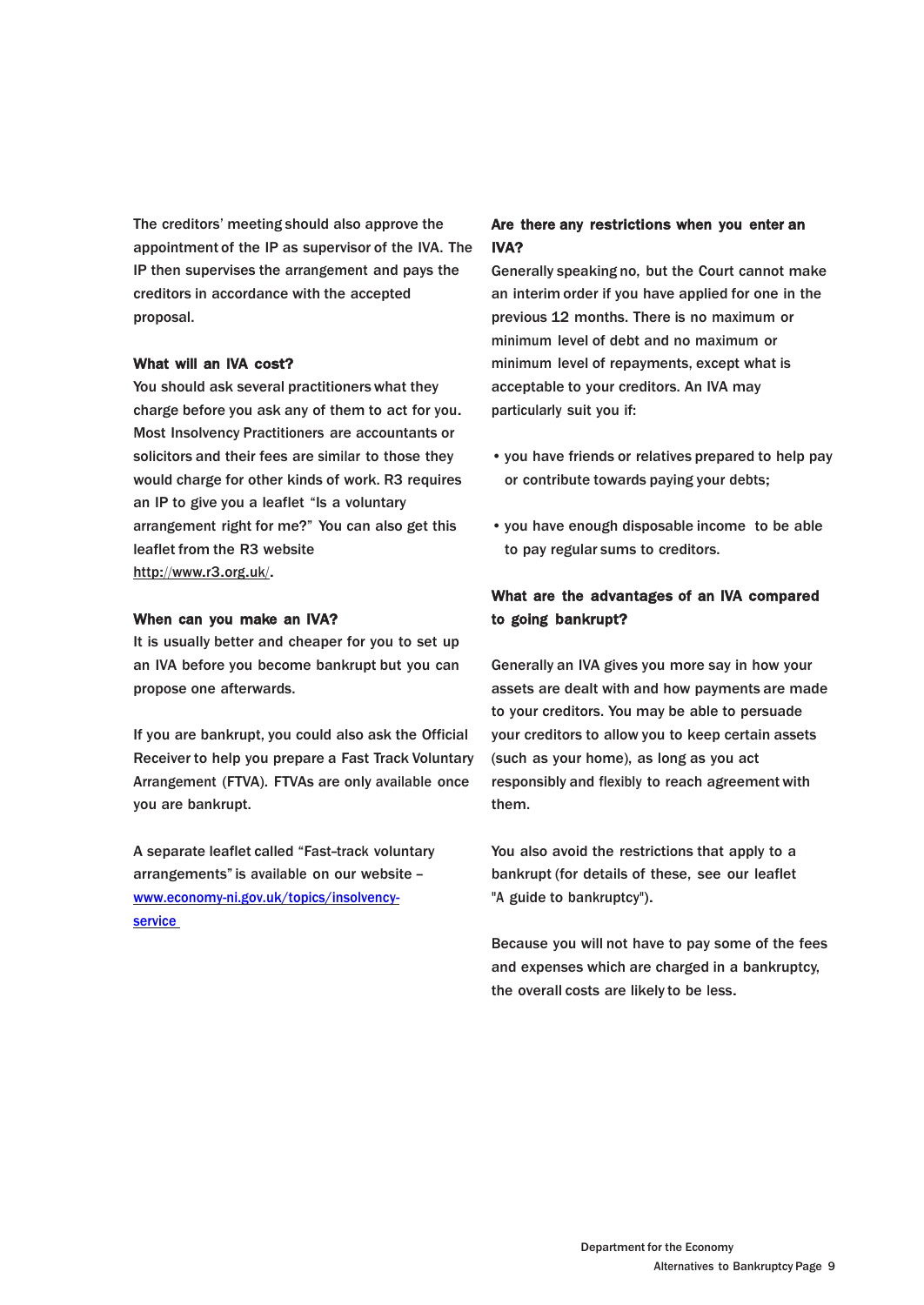#### Will the IVA be advertised in a local paper?

An IVA is not advertised in a local paper. However, details of your agreed IVA are entered on the Individual Voluntary Arrangement Register, an online register maintained by the Insolvency Service. This may affect your ability to get credit.

#### How long will the IVA last?

How long an IVA lasts will depend on your proposal; most IVAs are based on monthly contributions from your disposable income and generally last 5 years.

The IVA will end when it is successfully concluded; that is, when all the sums set out in the proposal are paid. If you cannot keep to the terms of the arrangement the IP will end it by giving notice to all your creditors that the arrangement has failed. The IP could then apply for a bankruptcy order against you.

#### Can a member of a partnership propose an IVA?

Yes. As a partner you can propose an IVA, which must take into account the claims that the creditors of the partnership have against you personally. It will not affect the rights of the partnership creditors to take action against the partnership itself or against any other partner.

Alternatively, you and your partner(s) may wish to propose an arrangement involving the partnership creditors and the personal creditors of each partner. You can do this in 2 ways:

- the partners may propose interlocking voluntary arrangements, with each partner making proposals for their own debts and the debts of the partnership; or
- the partnership may propose a partnership voluntary arrangement (usually accompanied by voluntary arrangements for each partner).

An IP must help you to make proposals to creditors. He or she will be able to advise you which procedure to follow.

*Warning: If you enter an IVA but fail to give full details of your assets and debts, you could be committing a criminal offence.*

For more information please see the following leaflets, which are available on the Insolvency Service website [www.economy-ni.gov.uk/topics/insolvency](http://www.insolvencyservice.detini.gov.uk/)[service](http://www.insolvencyservice.detini.gov.uk/)

- Fast Track Voluntary Arrangements
- Guide to Bankruptcy

On the R3 website [\(http://www.r3.org.uk/\)](http://www.r3.org.uk/)) you can find the following leaflet: Is a voluntary arrangement right for me?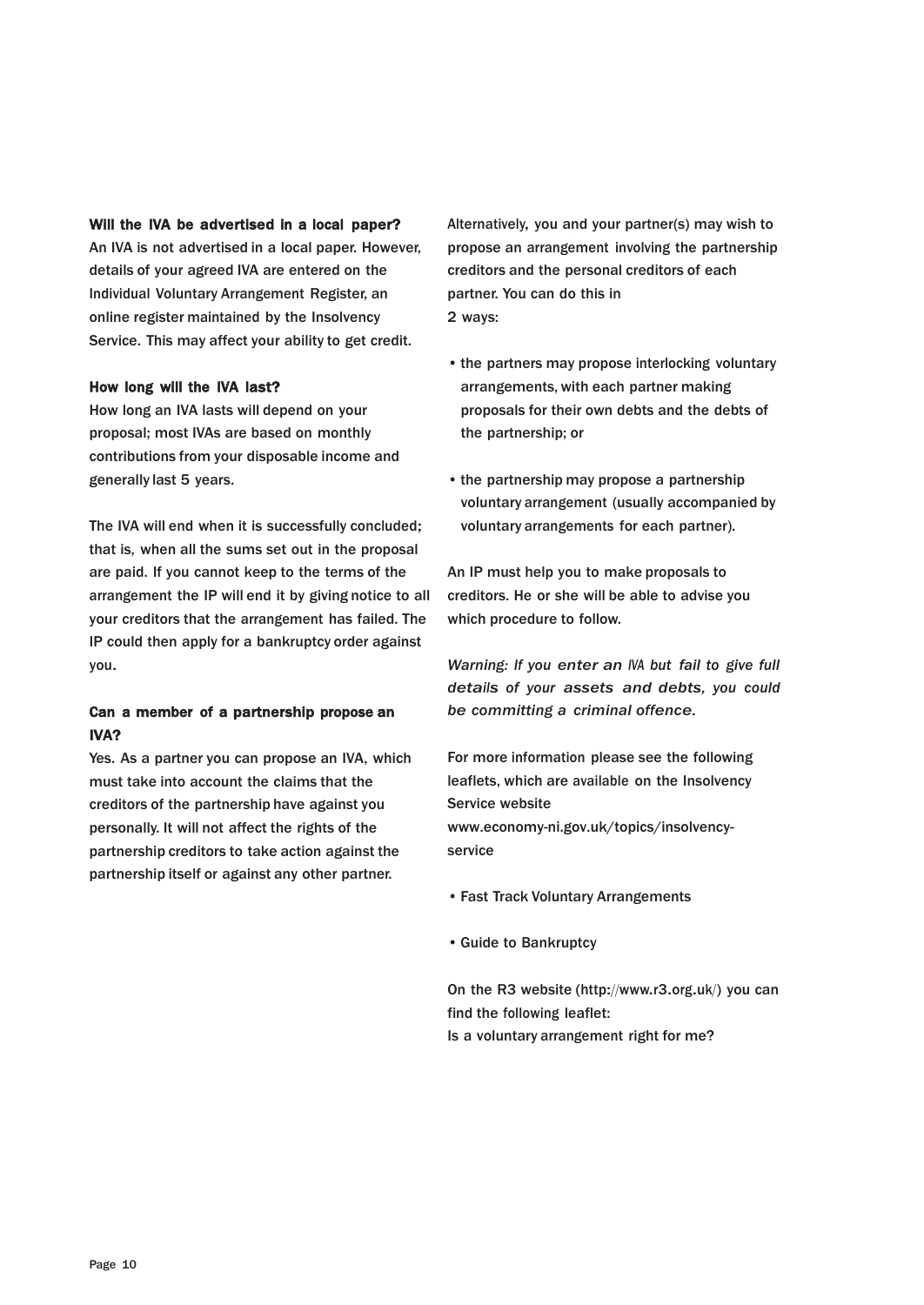#### DEBT RELIEF ORDERS (DROS)

A DRO is a formal insolvency process that is aimed at people who cannot pay their debts and who have no assets, a low income, no other access to debt relief and no prospect of the situation improving. If people do have assets, or there is a possibility of an improvement in financial circumstances, a DRO is not an appropriate solution.

#### How does it work?

To apply for a DRO you must meet the following conditions:

- You must be unable to pay your debts.
- £20,000. • Your total debts must not be more than
- $£1,000.$ • Your total gross assets must not be more than
- Your surplus income, after taking off normal living expenses, must not be more than £50 per month.
- You must be domiciled (living) in Northern Ireland, or at any time during the last 3 years, have been resident or carrying on business in Northern Ireland.
- You must not have previously been subject to a DRO within the last 6 years.
- You must not be involved in another formal insolvency procedure at the time of application for a DRO, such as:
	- a) a current bankruptcy;
	- b) a current individual voluntary arrangement;
	- c) a current bankruptcy restrictions order or undertaking;
	- d) a current debt relief restrictions order or undertaking;
	- e) an interim order;
	- f) where you are currently petitioning for bankruptcy (asking the Court to make you bankrupt) if the Court has not referred you to the DRO procedure as a more suitable method of debt relief;
	- g) where a creditor is currently petitioning for your bankruptcy (asking the Court to make you bankrupt), if you have not got the creditor's permission before applying for a DRO.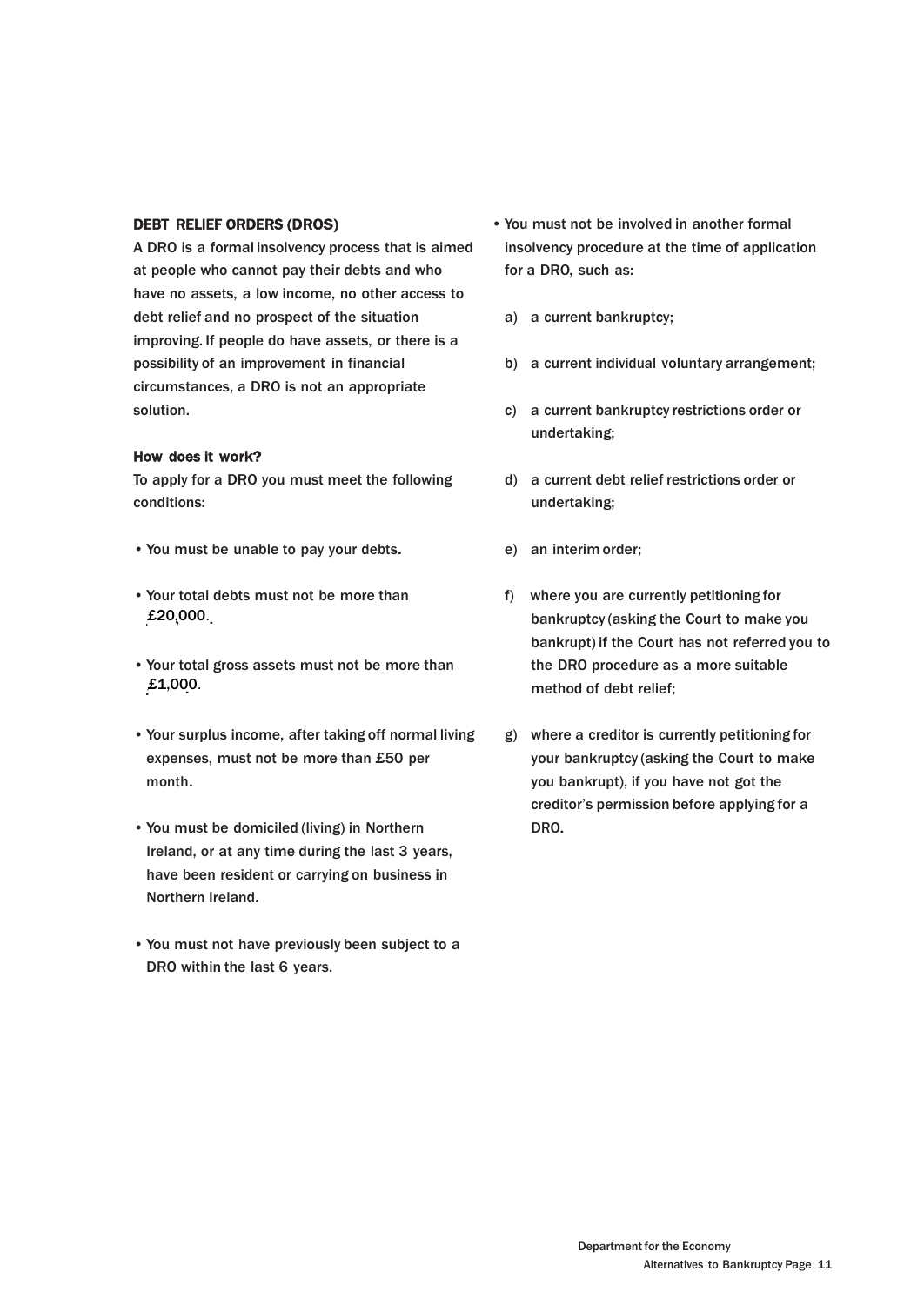#### How do you apply for DRO?

DROs are run by the Insolvency Service in partnership with skilled debt advisers, called approved intermediaries, who will help you to apply to the Insolvency Service for a DRO. You cannot apply for a DRO without the assistance of an approved intermediary.

You must first seek financial advice from a debt adviser. If you appear to be suitable for a DRO, an approved intermediary (who may not be the debt adviser who gave you advice at first) will be able to help you complete the online application, once it is considered that a DRO is appropriate for you.

An approved intermediary is someone who has been approved by one of the competent authorities.

Details of the competent authorities can be obtained by calling the Insolvency Enquiry Line on 028 9054 8531, or from the Insolvency Service website at,

www.economy-ni.gov.uk/topics/insolvency-service

#### What does a DRO cost?

The cost is currently £90, which must be paid in full in a single cash payment. This payment must be received by the Official Receiver before he will consider your application.

Your approved intermediary will tell you how to pay.

#### How long does the DRO period last?

The DRO will place a moratorium period upon the debts included in it. This means that creditors who are owed debts listed in the DRO cannot take any action for repayment of their debts during this moratorium without the permission of the Court. Once this period has ended (usually after 12 months) the debts listed in the DRO will be discharged and you will be free from those debts.

There are some debts that cannot be included in a DRO so you will still be responsible for paying these debts.

#### Are there any restrictions when you enter a DRO?

You will be subject to the same restrictions as a bankrupt during the DRO period.

For more information on these restrictions and the debts which cannot be included in a DRO see our leaflet "Guide to Debt Relief Orders".

#### Will the DRO be advertised?

DROs are not advertised in any newspaper or other publication. However, details of your DRO will be entered in a Register maintained by the Official Receiver, which is open for public inspection.

These details will be removed 3 months after your DRO has ended.

For more information on DROs, see our leaflet "Guide to Debt Relief Orders", you can obtain copies by calling the Insolvency Service on 028 9054 8531.

Alternatively, you can download the leaflet from our website:

[www.economy-ni.gov.uk/topics/insolvency-service](http://www.economy-ni.gov.uk/topics/insolvency-service)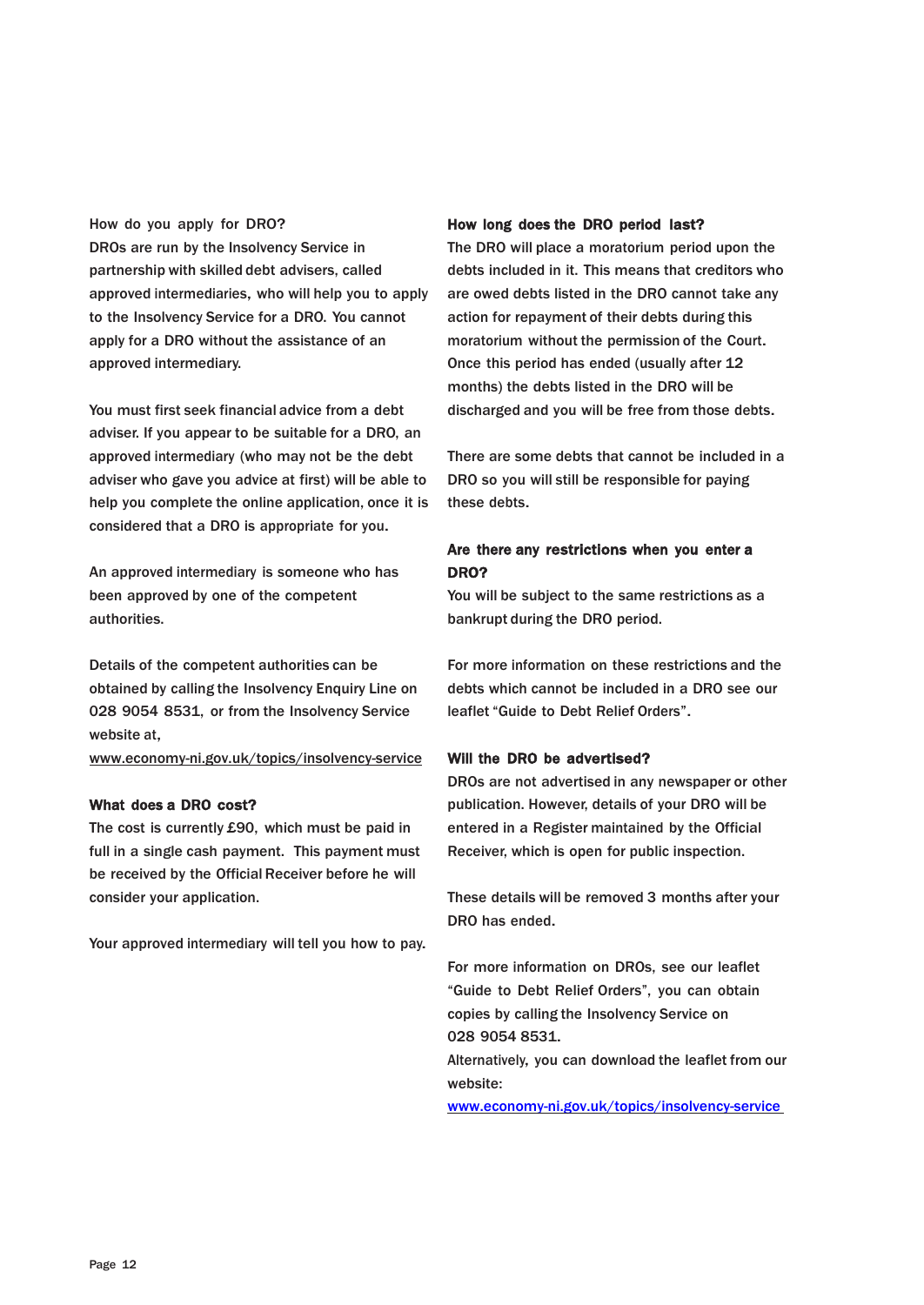You can obtain further copies of this booklet from:

The Insolvency Service Fermanagh House Ormeau Avenue Belfast BT2 8NJ

Tel: 028 9054 8531 Fax: 028 9054 8555 E-mail: [insolvency@economy-ni.gov.uk](mailto:insolvency@economy-ni.gov.uk)

Publications are also available on our website [www.economy-ni.gov.uk/topics/insolvency](http://www.insolvencyservicedetini.gov.uk/)[service](http://www.insolvencyservicedetini.gov.uk/)

> This booklet provides general information only. Every effort has been made to ensure that the information is accurate, but it is not a full and authoritative statement of the law and you should not rely on it as such. The Insolvency Service cannot accept responsibility for any errors or omissions as a result of negligence or otherwise.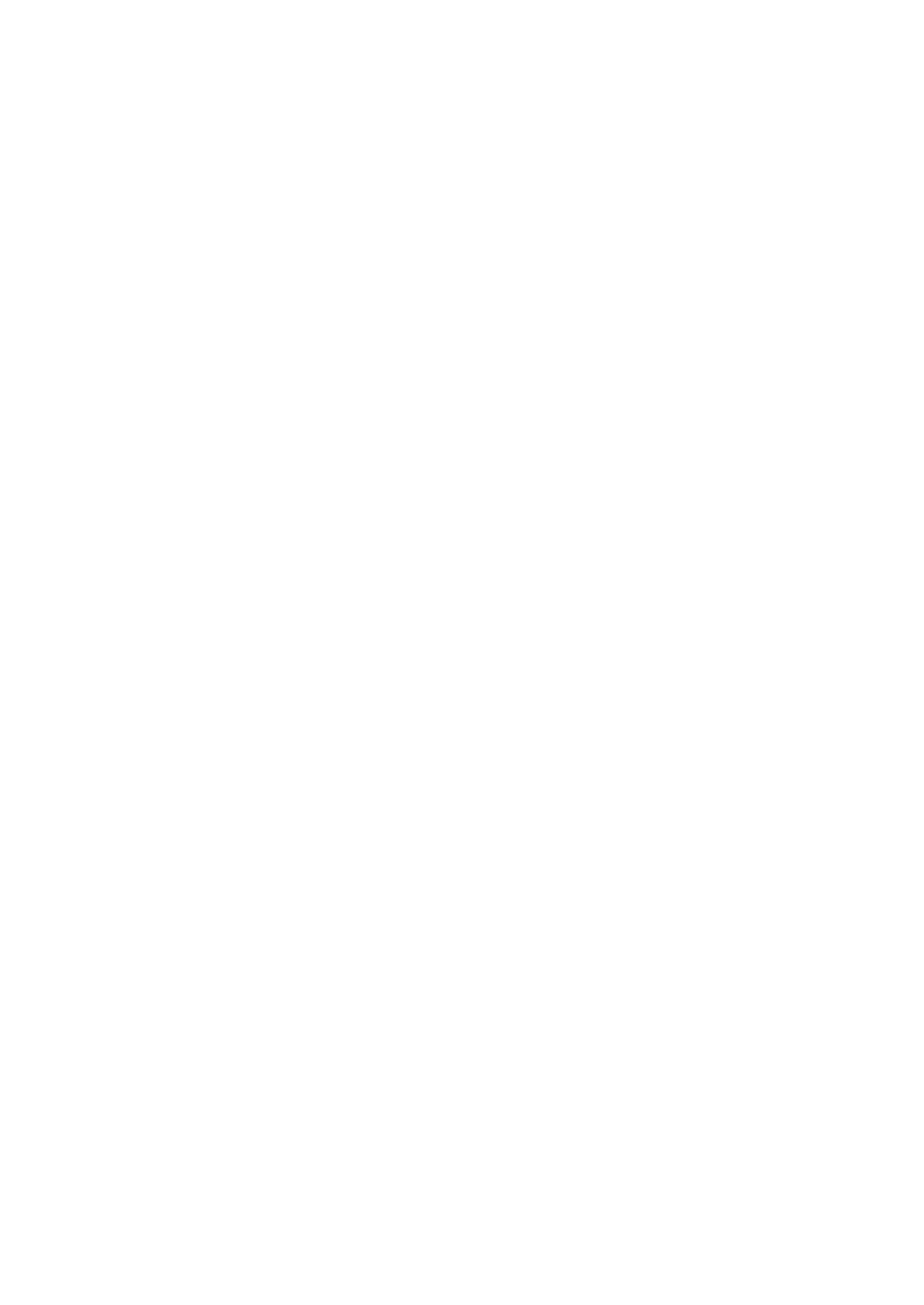

**Service**

-